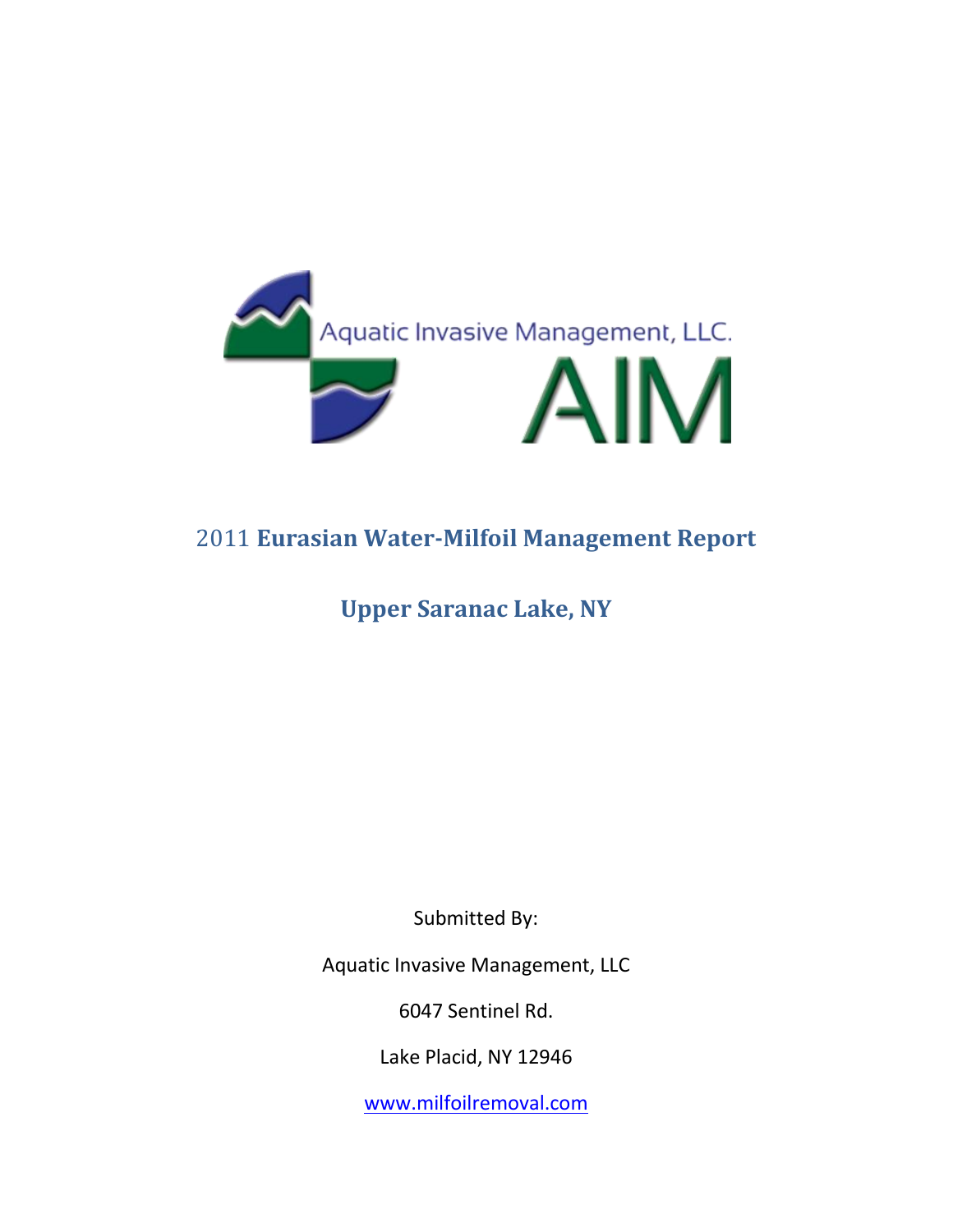### **Introduction**

2011 marked the first year that we would attempt to manage the entirety of Upper Saranac Lake with just a two diver crew. We implemented the strategy in 2010 in a smaller dosage as a way to see if it could work. We were concerned that by reducing the crew size so much we would be incapable of covering large areas. As a result we would be "bogged down" on large areas while milfoil continued to grow in other locations un-harassed. On the other side of the argument we were hopeful that by reducing our crew size we would be able to keep them on the lake for longer periods of time. A smaller crew is less costly, meaning it could stay on the lake for more consecutive weeks and, in theory, suppress more milfoil in more locations than a large crew for only one week. We also saw how effective Guy Middleton's surface spotting was and how his findings could guide a small crew to specific problem locations. On top of it all we knew the lake, our divers knew the lake and everyone could look at a piece of shoreline and know where to expect to find milfoil and how to go about swimming for it.

So with the approval of the Upper Saranac Lake Foundation (USLF) we laid out a plan to operate a small crew for 20 consecutive weeks. Our hope was to see a reduction in overall milfoil growth and an increase in swim coverage of key areas.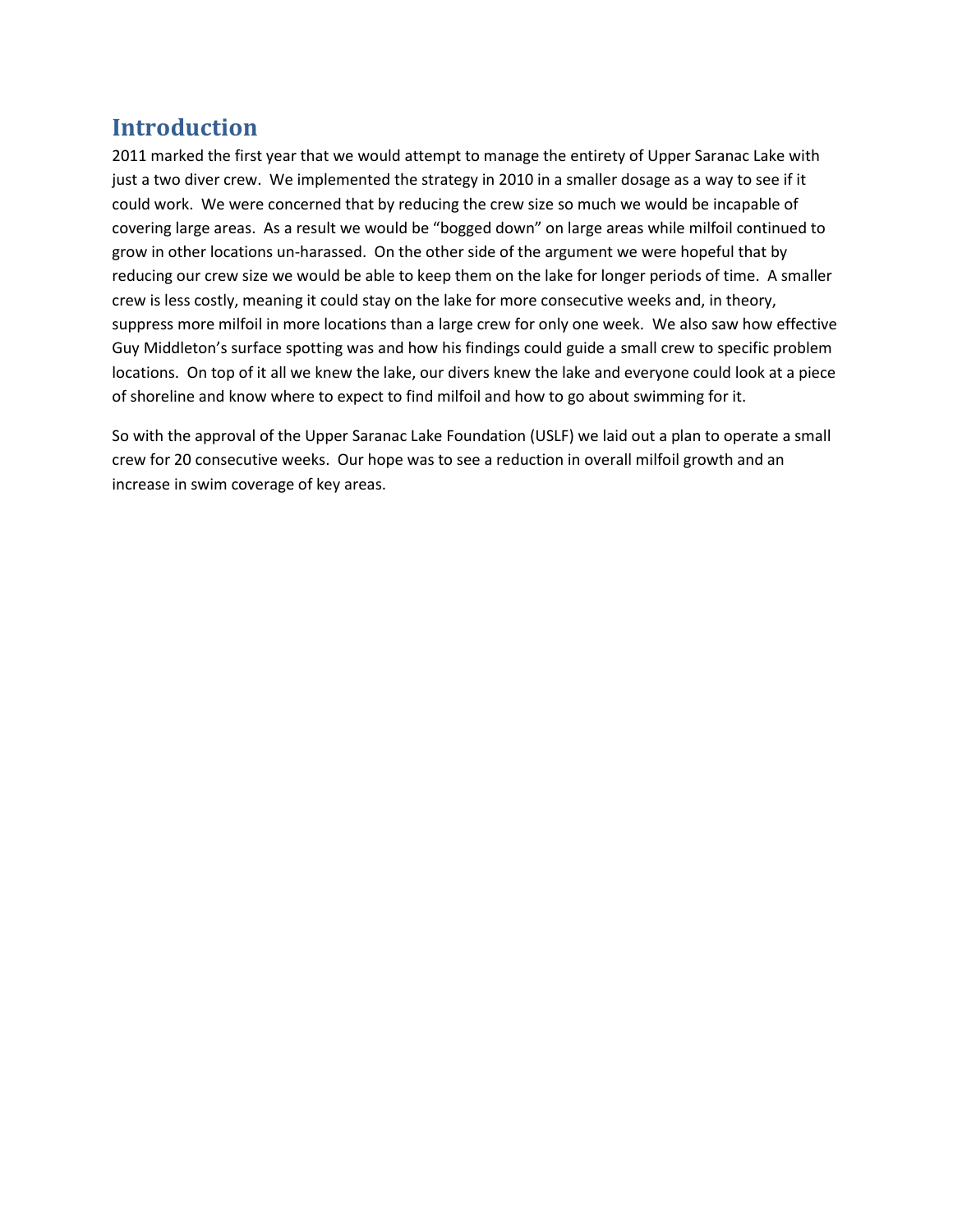### **Methods**

With a small crew capable of moving quickly from location to location we knew they could be very flexible, meaning they could switch from one objective to another easily. We decided to prioritize their work in order of importance.

- 1. Rapid response calls verified as milfoil by Guy Middleton
- 2. Buoys dropped by Guy Middleton
- 3. Key areas known to produce consistent milfoil growth

By prioritizing this way we knew that rapid response calls would get the necessary "rapid" response. We also knew that any growth easily seen from the surface is therefore a concern for fragmentation and for the possibility of much more low lying growth in its vicinity. Therefore Guy's surface spots received the next level of importance to ensure that nothing was getting ahead of us. Finally, we always know where to find the milfoil and once all other priorities were met, the crew could commit to coverage swimming key areas.

As our crew found milfoil the surface tender would collect GPS waypoints that would characterize the overall spread of the growth and its density. In other words, a dense area of growth would receive a dense cluster of GPS waypoints and a sparse area would receive sparse waypoints over the exact locations where plants were being picked.

This data was then converted into maps that could both represent the work completed by our crew and provide us with real time data on where the most growth was occurring and recurring.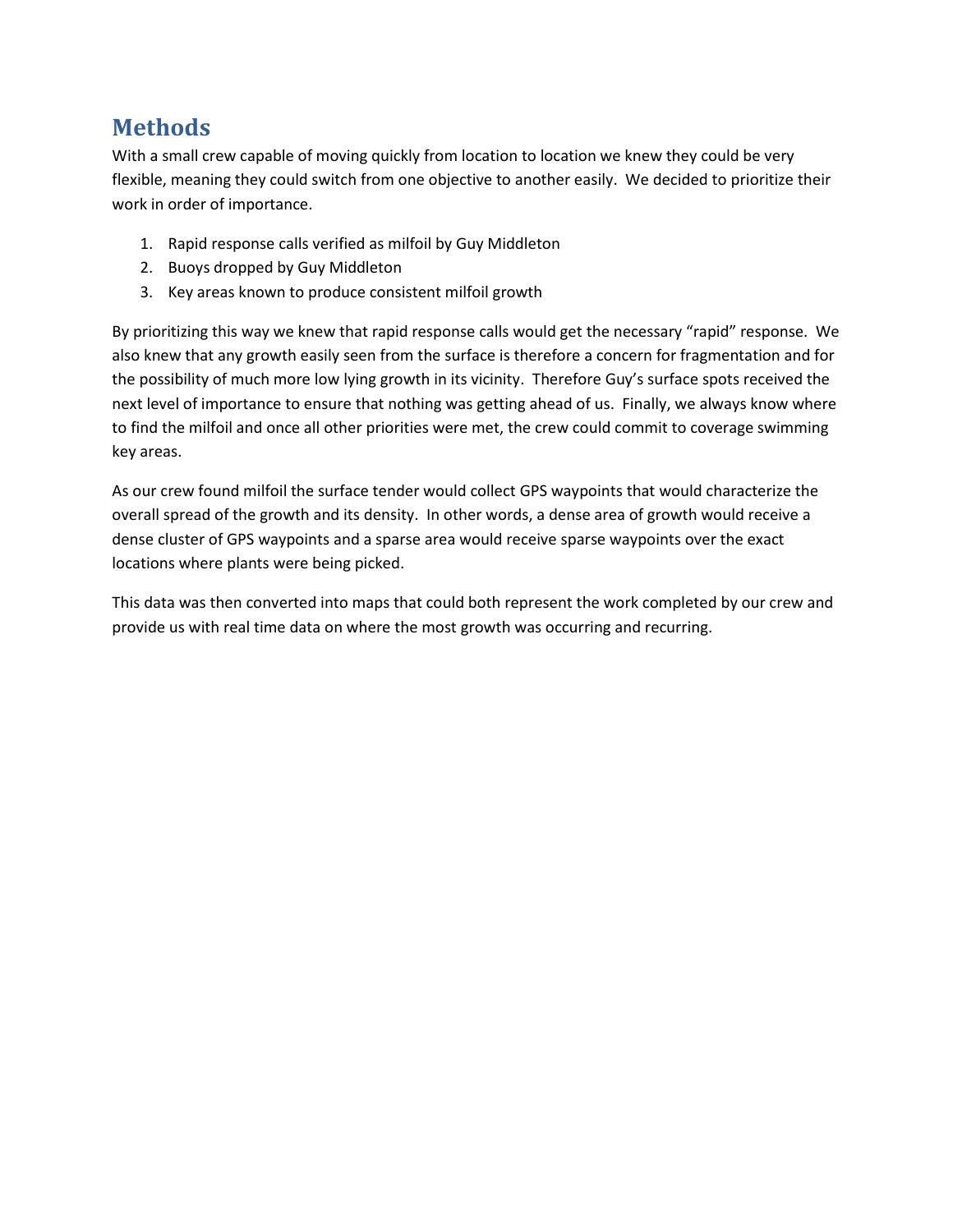# **Results**

**Fig I: Total GPS harvest points from 2010 (map on left) and 2011 (map on right). Maps include all collected points over the entirety of each year.**

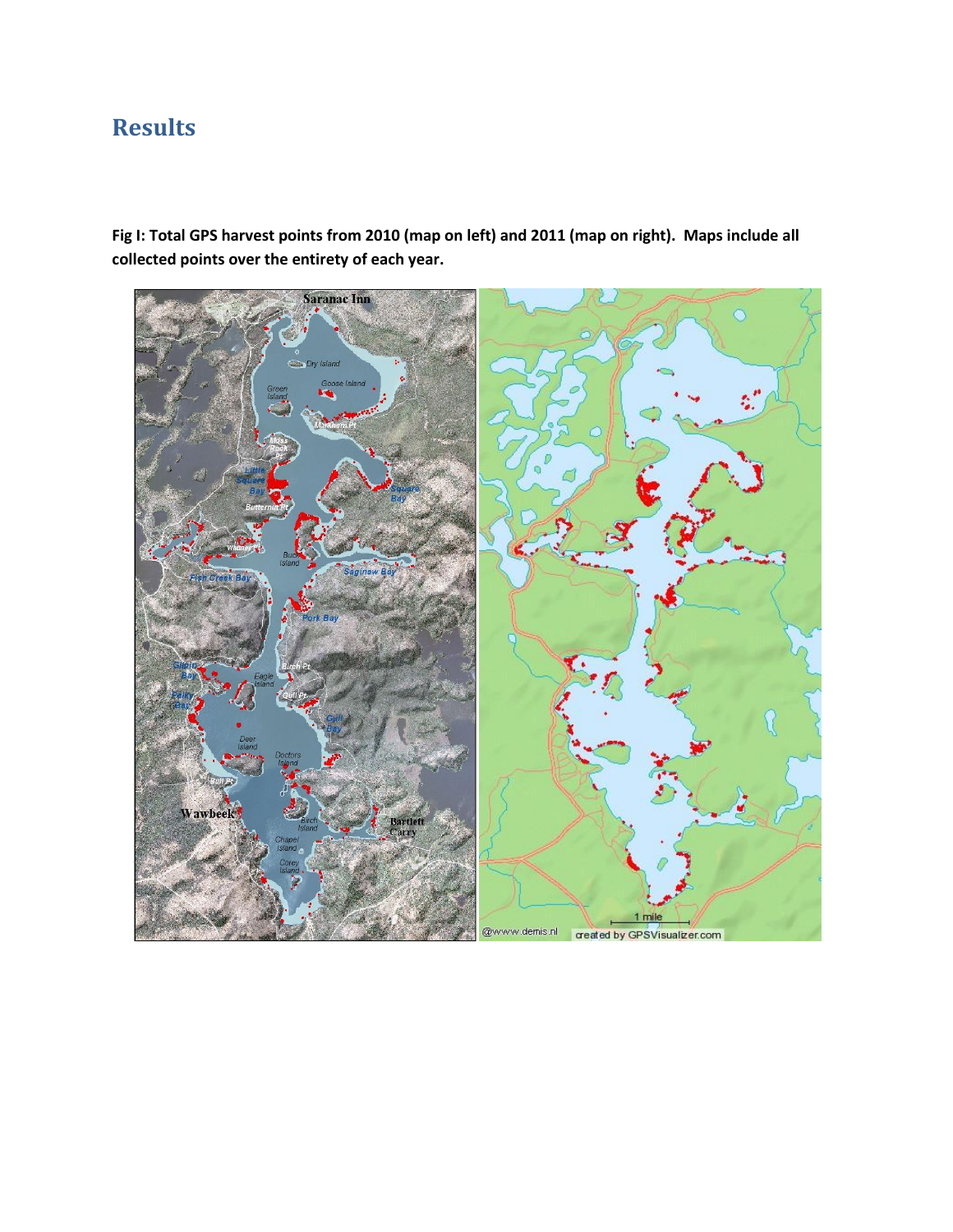

**Fig II: Total bag harvests by week (weeks 1-20) and month for 2011. Week 19 was a four diver crew and focused on large areas with known consistent growth such as Little Square Bay and Pork Bay.**

**Fig III: Bag and pound totals for 2011**

|               | <b>Bags</b> | Lbs      |
|---------------|-------------|----------|
|               |             |          |
| <b>Totals</b> | 73.00       | 1,825.00 |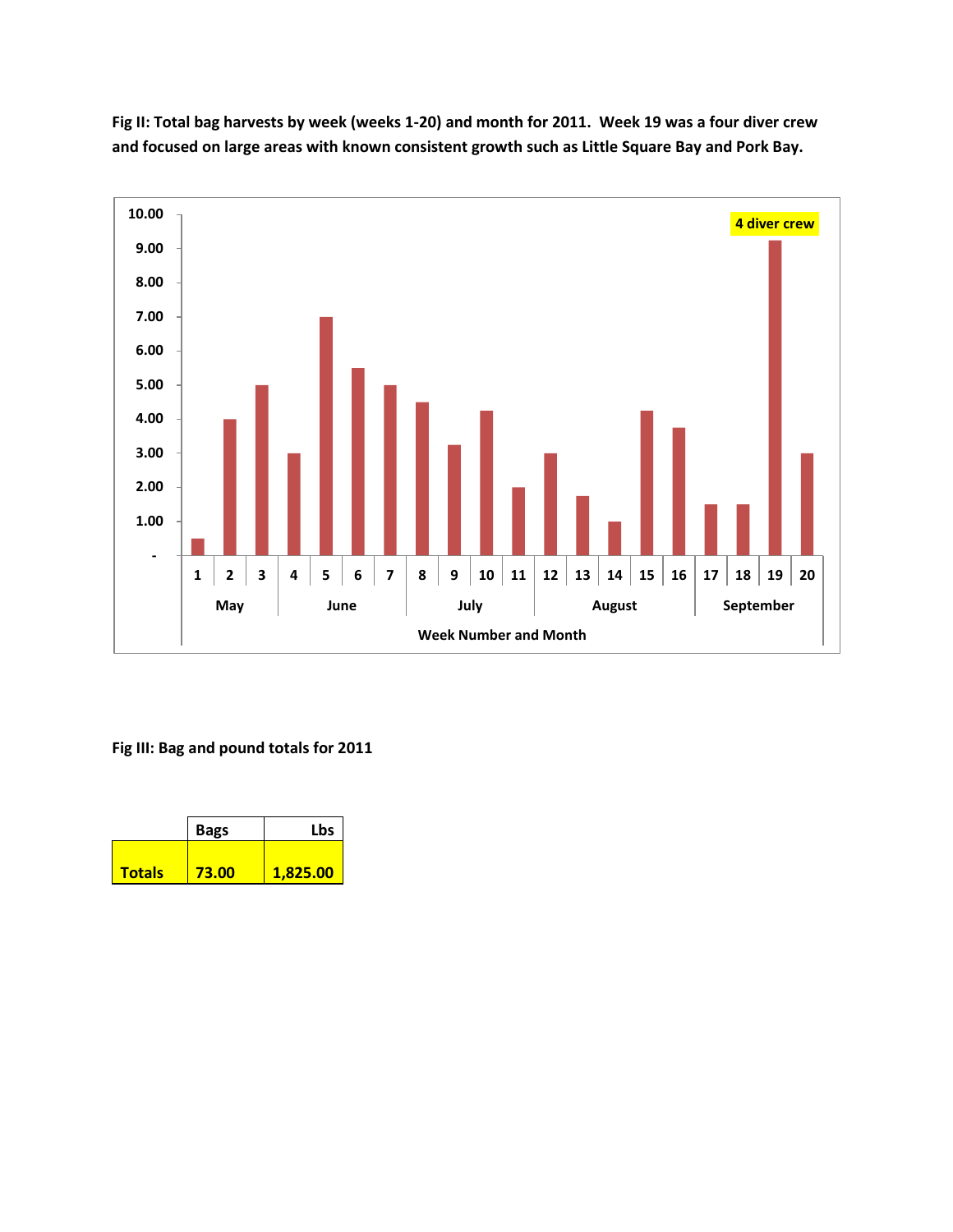

**Fig IV: Milfoil harvested in pounds versus diver hours worked from 2004 to 2011**

**Fig V: Total bags harvested by AIM in 2011 (4,111 bags) by client**

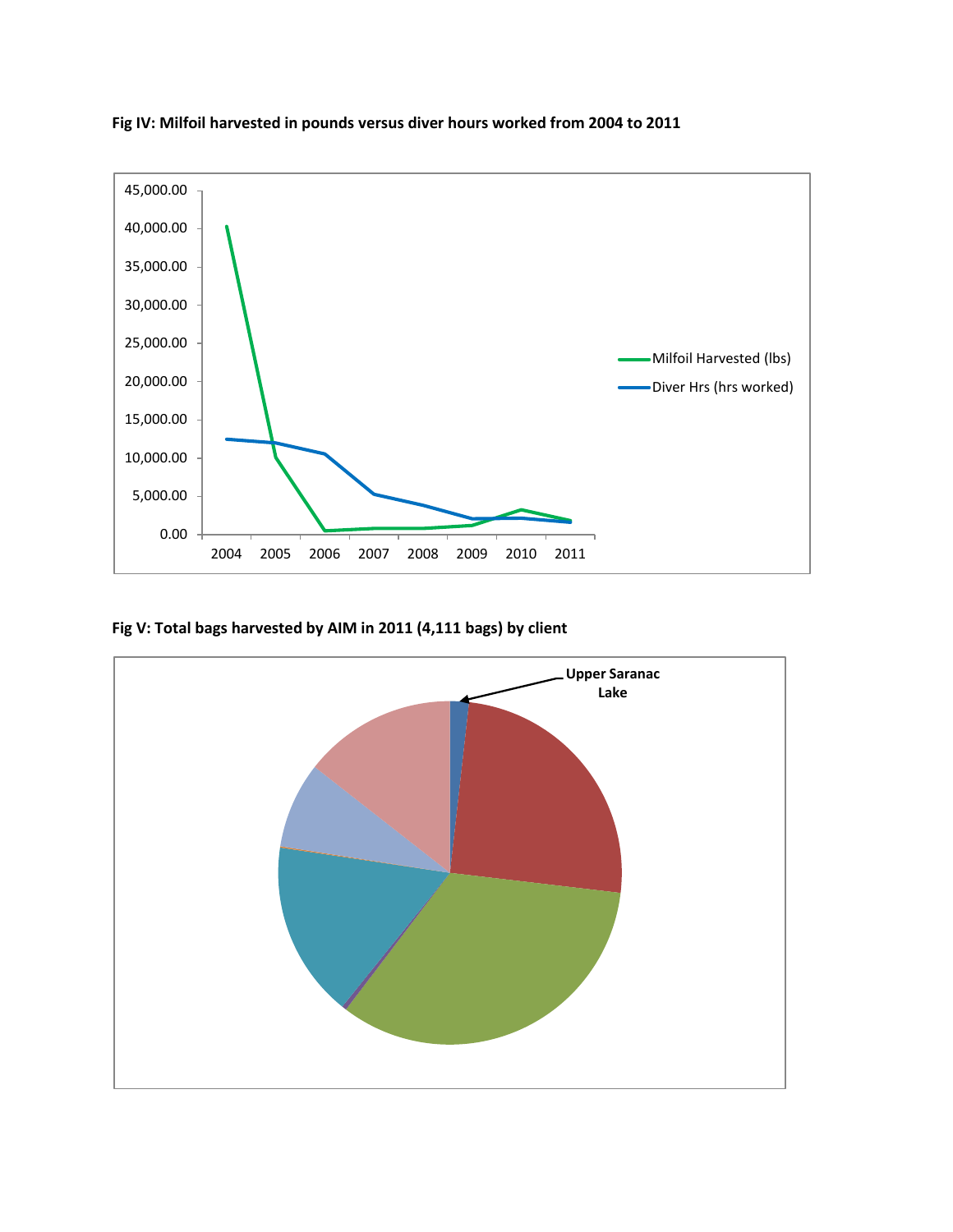## **Discussion of Trends**

In Fig I the comparison is shown between 2010 and 2011 in total GPS points collected and mapped. Each year shows the same key dense areas such as Little Square Bay, Pork Bay, Square Bay, East side of Buck Island, etc. In addition, some areas from 2010 do not appear on the 2011 map and vice versa. In many cases more points show on the 2011 map which is likely characteristic of the fact that more time was spent on the lake in 2011 and therefore, more points collected and more repeat harvests of certain areas.

In Fig II the bag count trend is shown over the course of the 20 week season. If the bag count from the four diver crew during week 19 is disregarded the trend is fairly consistently downward, ie: less bags harvested over time. The week with four divers involved a concentrated effort in Little Square Bay and Pork Bay to meticulously remove large areas of persistent milfoil growth.

Fig III shows the bag and pound totals for 2011. As we had hoped the number is down from 2010 and is hopefully representative of a new trend that will continue with the use of our new methods.

Fig IV shows our milfoil harvested versus diver hours worked graph from 2004 to 2011 on Upper Saranac Lake. In 2010 we saw the diver hours trend continue downward yet saw an increase in milfoil harvested. The immediate concern was the possibility that milfoil growth was increasing with our reduction in diver time. While it may have appeared this way on the graph we felt strongly that in 2010 we were simply picking more milfoil in more areas because our new methods allowed us to. In other words the diver time was being invested more on harvesting than searching. In addition, we felt that in 2010 we were catching up on growth that had not been completely controlled in previous years when we were trying to develop an ideal lake-wide management strategy for the maintenance phase.

Now, the 2011 data, when added to the long term graph shows a trend in the right direction. In addition to the continued downward trend in diver time, the milfoil harvested trend dips significantly. We feel this is further proof of the effectiveness of our new methods. Additionally it is now our goal to continue to move both the diver time and milfoil harvested trends downward as we go forward.

Fig V shows how little milfoil is being found on Upper Saranac Lake compared with our other clients.